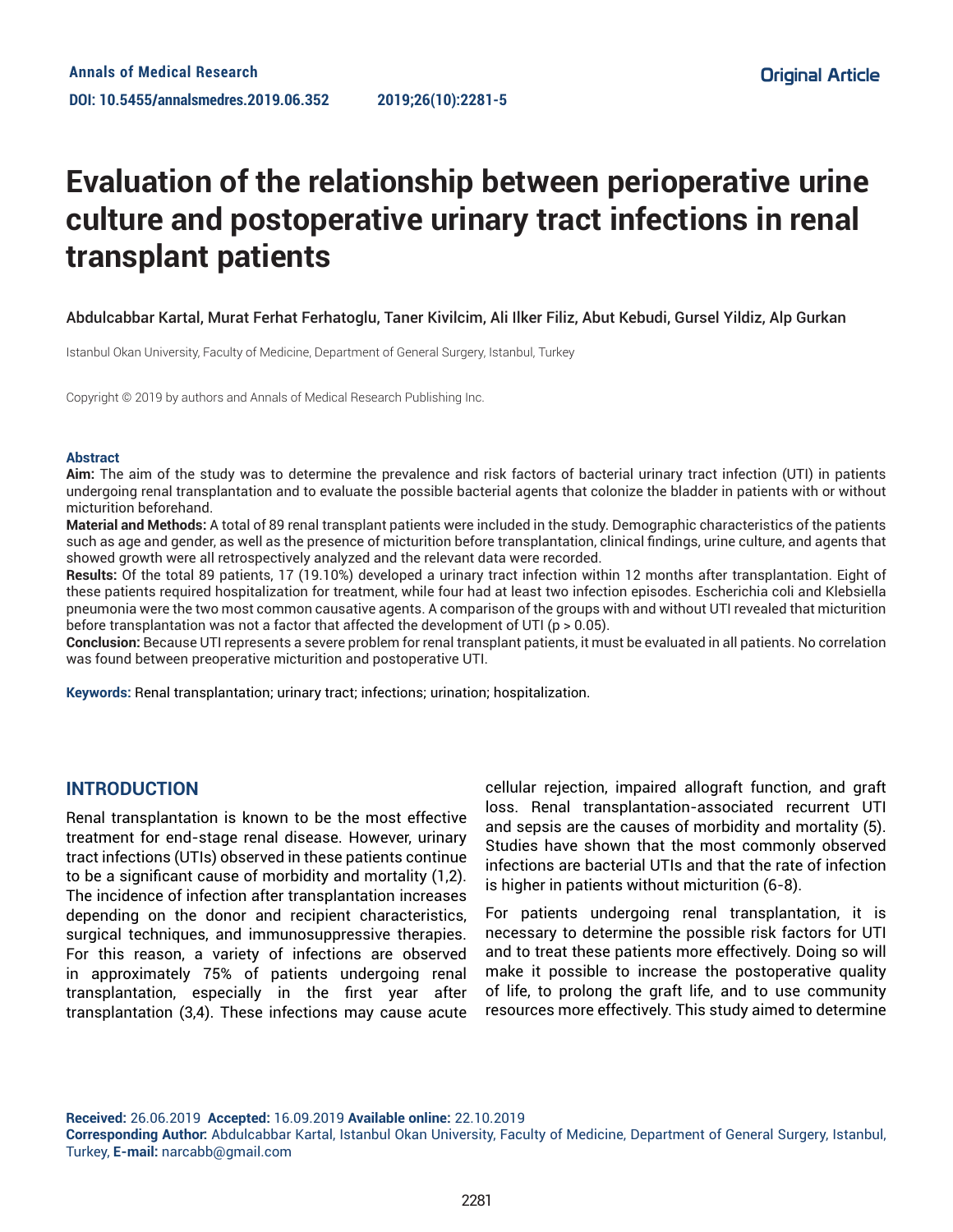the prevalence of bacterial UTIs in patients undergoing renal transplantation in our clinic to evaluate the risk factors for infection development and to identify the possible bacterial agents that colonize the bladder in patients without micturition beforehand.

#### **MATERIAL and METHODS**

The study was conducted between June 2017 and January 2019. The prospectively collected data were evaluated retrospectively. The patients in our study were divided into two groups. The first group comprised the patients with micturition (urine output more than 400 ml per a day) before transplantation; the second group comprised those without micturition (complete anuria or urine output less than 400 ml per a day) before transplantation. Patients with micturition (Group 1) underwent a complete urinalysis, and urine culture was performed under sterile conditions before transplantation. In patients without micturition (Group 2), a Foley catheter was inserted under sterile conditions before transplantation, after which the bladder was inflated with 200 cc saline and samples were taken for a complete urinalysis and urine culture. Patients were clinically monitored for UTI in the post-transplant period. In the postoperative period, complete urinalysis, and urine culture were obtained from the patients, and the patients were evaluated for fever, dysuria, frequent urination, abdominal pain, among others. Cases that showed positive culture results and those requiring hospitalization due to UTI were evaluated along with the causative agents of UTI.

All renal transplant patients over 18 years of age were included in the study. Patients who could not be followed up for any reason after transplantation and patients with deceased kidney transplantation were excluded from the study.

All procedures performed in studies involving human participants were following the Helsinki declaration and its later amendments or comparable ethical standards.

The Number Cruncher Statistical System 2007 (Kaysville, Utah, USA) software was used for statistical analysis. Descriptive statistical methods (mean, standard deviation, median, first quartile, third quartile, frequency, percentage, minimum, maximum) were used to evaluate the study data. Shapiro–Wilk test and graphical analysis were used to check the normal distribution of quantitative data. Kruskal–Wallis test was used for the comparisons between more than two groups of quantitative variables that were not normally distributed. Pearson's chi-square test and Fisher–Freeman–Halton exact test were used in comparing the qualitative data. A value of p <0.05 was considered as statistically significant.

## **RESULTS**

Of the total number of cases, 30.33% (n = 27) were female, and 69.67% ( $n = 62$ ) were male, while the mean age was 44.90 ± 12.53 years. Eight cases were complete anuria and preoperative urine sample was not obtained, one case showed positive preoperative culture result, and 80 cases showed negative preoperative culture results. Two cases showed positive perioperative culture results, while 87 cases showed negative perioperative culture results. Postoperative culture results of 17 cases were positive, while those of 72 cases were negative (Table 1). There was no significant difference between the groups in terms of age ( $p > 0.05$ ), gender ( $p > 0.05$ ), and preoperative culture results (p < 0.001). There was no significant difference between the two groups in terms of perioperative and postoperative culture results and hospitalization rates (Table 2) (p > 0.05). Eight cases with positive culture results were hospitalized and treated. According to the culture results, Escherichia coli (n: 9) and Klebsiella pneumonia (n: 6) were the top two microorganisms that showed the most growth. Enterobacter cloacae, Pseudomonas aeruginosa, and Proteus mirabilis each showed growth in one culture (Table 3).

#### **Table 1.General distribution of variables**

| Age (year)                          | Min-Max         | $14 - 67$         |
|-------------------------------------|-----------------|-------------------|
|                                     | Mean+SD         | $44.90 \pm 12.53$ |
| Gender; n(%)                        | Female          | 27 (30.34)        |
|                                     | Male            | 62 (69.66)        |
| Urine output; n(%)                  | Unavailable     | 33 (37.08)        |
|                                     | Available       | 56 (62.92)        |
| Preoperative culture; n(%)          | Unavailable     | 8(8.99)           |
|                                     | Positive        | 1(1)              |
|                                     | Negative        | 80 (89.89)        |
| Peroperative culture; n(%)          | Positive        | 2(2.25)           |
|                                     | Negative        | 87 (97.75)        |
| Postoperative culture; n(%)         | <b>Positive</b> | 17 (19.10)        |
|                                     | <b>Negative</b> | 72 (80.90)        |
| Re-hospitalization due to UTI; n(%) |                 | 8(8.3)            |

**UTI: Uriner Tract Infection**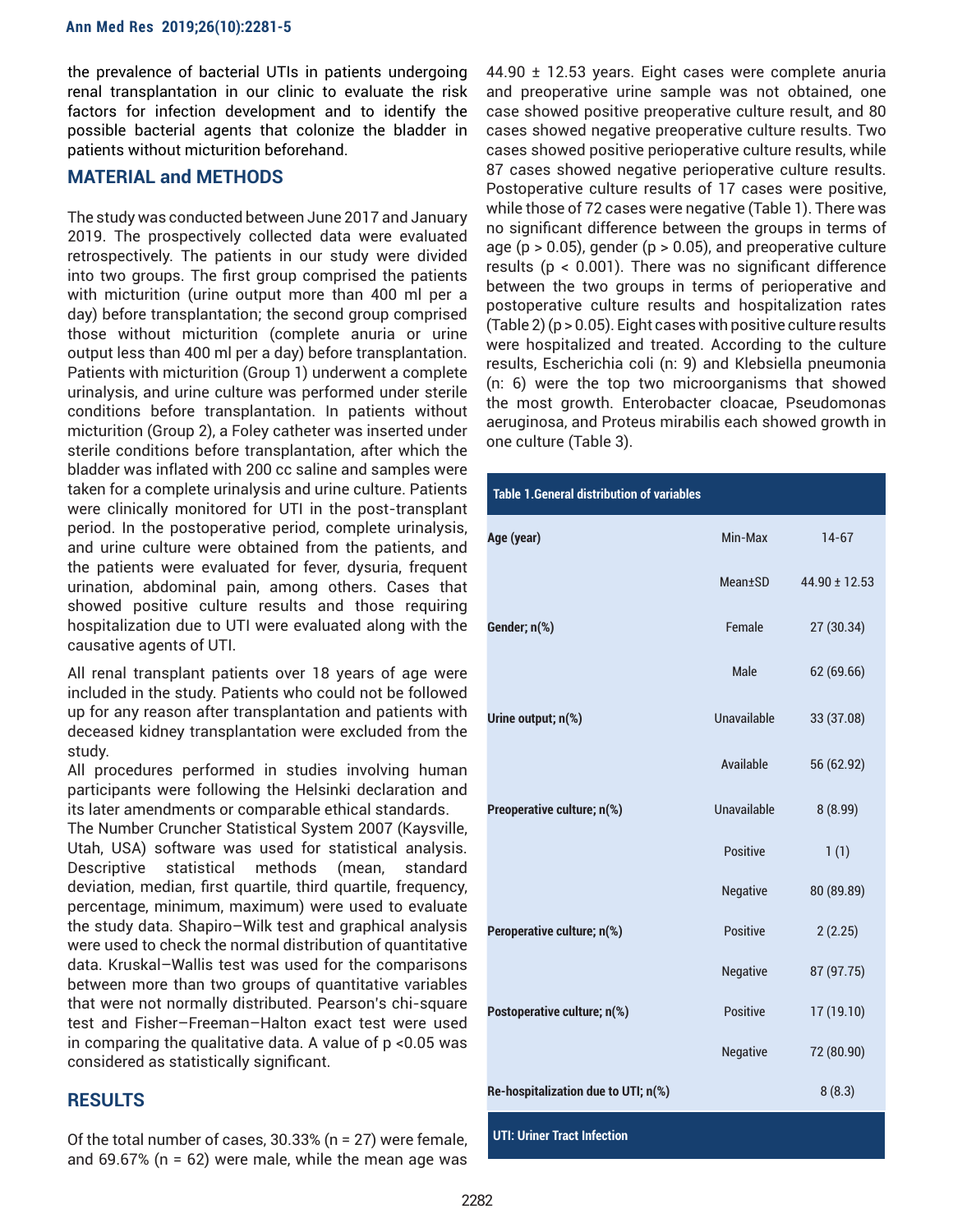| <b>Table 2. Comparisons between groups</b> |                 |                     |                                |             |  |  |
|--------------------------------------------|-----------------|---------------------|--------------------------------|-------------|--|--|
|                                            |                 | Group 1<br>$(n=56)$ | Group <sub>2</sub><br>$(n=33)$ | p           |  |  |
| Age; medyan(Q1,Q3)                         |                 | 46 (34.55)          | 44 (37.57)                     | 0.783       |  |  |
| Gender; n(%)                               | Female          | 20(35.7)            | 7(21.2)                        | $b$ 0.384   |  |  |
|                                            | Male            | 36(64.3)            | 26 (78.8)                      |             |  |  |
| <b>Preoperative</b><br>culture; n(%)       | Unavailable     | 0(0)                | 8(24.2)                        |             |  |  |
|                                            | Positive        | 1(1.8)              | 0(0)                           | $b$ <0.001" |  |  |
|                                            | <b>Negative</b> | 55 (98.2)           | 25 (75.8)                      |             |  |  |
| <b>Peroperative</b><br>culture; n(%)       | <b>Positive</b> | 2(3.6)              | 0(0)                           |             |  |  |
|                                            | <b>Negative</b> | 54 (96.4)           | 33 (100)                       | $b$ 0.595   |  |  |
| <b>Postperative</b><br>culture; n(%)       | <b>Positive</b> | 12(21.4)            | 5(15.2)                        | 0.728       |  |  |
|                                            | <b>Negative</b> | 44 (78.6)           | 28 (84.8)                      |             |  |  |
| Re-<br>hospitalization<br>due to UTI; n(%) | <b>Positive</b> | 5(8.3)              | 3(9.1)                         | >0.05       |  |  |
|                                            | <b>Negative</b> | 51(91.7)            | 30(90.9)                       |             |  |  |

<sup>a</sup>Kruskal-Wallis test , <sup>b</sup>Fisher-Freeman-Halton exact test,<br>©Pearson ki-kare test '(n > 0.05) "n~0.01 **Pearson ki-kare test, \* (p > 0.05), \*\*p<0.01 Q1: First quartile, Q3: Third quartile, UTI: Uriner Tract Infection**

**Table 3. According to the results of culture, the most reproducing** 

| microorganisms              |              |       |
|-----------------------------|--------------|-------|
| <b>Culture results</b>      | $\mathsf{n}$ | %     |
| Escherichia coli            | 9            | 50    |
| Klebsiella pneumoniae       | 6            | 33.33 |
| Pseudomonas aeruginosa      | 1            | 5.55  |
| <b>Proteus mirabilis</b>    | 1            | 5.55  |
| <b>Enterobacter cloacae</b> | 1            | 5.55  |

## **DISCUSSION**

Renal transplantation is the best treatment modality for end-stage renal disease worldwide. Despite kidney transplantation improving the patient's quality of life and reducing the risk of mortality compared with dialysis, it is known that the patients' immune resistance to various diseases (infections, cardiovascular diseases, and various organ cancers) decreases due to the immunosuppressive drugs that they are prescribed (9).

Infections are a significant cause of mortality after kidney transplantation (10). Patients undergoing kidney transplantation are susceptible to both common and opportunistic infections. UTIs are among the most commonly observed bacterial infections in kidney transplant recipients (11). Post-transplant UTI is associated with acute cellular rejection, impaired graft function, and graft loss. Thus, the follow-up of patients after kidney transplantation and the early diagnosis and treatment of UTIs become even more critical.

The risk of infection varies depending on various factors (12). UTIs occur in 25% of recipients in the first year after transplantation and account for 45% of all infectious complications (13). In our study, the incidence of posttransplant UTI in the first year was 18.8%, while the rate of UTI cases requiring hospitalization was 8.3%. Although this rate appears to be lower than that reported in the literature, three patients were hospitalized and treated at least twice because of recurrent resistant UTI.

Uropathogenic bacteria that move from the urinary tract to the bladder are mainly responsible for the pathogenesis of post-transplant UTI (14). Virulence of bacteria and immunosuppressive drugs also facilitate the emergence of this situation. Also, the absence of a natural sphincter in ureteroneocystostomy and the ureteral stents that are used in such procedures may contribute to this condition. However, in some cases, the infection can also be caused by the abnormal blood flow in the kidney and surgical site infections (15).

Gram-negative bacteria mainly cause Post-transplant UTI, and the predominant microorganism is E. coli in approximately 70% of cases (11,16,17). Other common gram-negative pathogens include P. aeruginosa, Enterobacter, and Klebsiella species. Fungi and viruses may also cause UTI, although they are less commonly observed than bacteria. In a study by Parasuraman R et al., the isolated post-transplant UTI agents were listed as E. coli (59.1%), Klebsiella spp (16.9%), Enterococcus spp (6.5%), Enterobacter spp (6.5%), P. aeruginosa (4.0%), Proteus spp (4.0%), Citrobacter spp (0.8%), Acinetobacter baumannii (0.8%), Staphylococcus spp (1.6%), and Serratia marcescens (0.8%) (18,19). In our study, E. coli was the most common agent observed in 50% of the cases, followed by K. pneumonia in 33.3% of the cases. To a lesser extent, P. aeruginosa, P. mirabilis, and E. cloacae were other microorganisms that showed growth. In one patient with resistant UTI who required recurrent hospitalization, both A. baumannii and P. mirabilis growth were observed.

In our study, no difference was found between the groups in terms of age and gender ( $p > 0.05$  for both).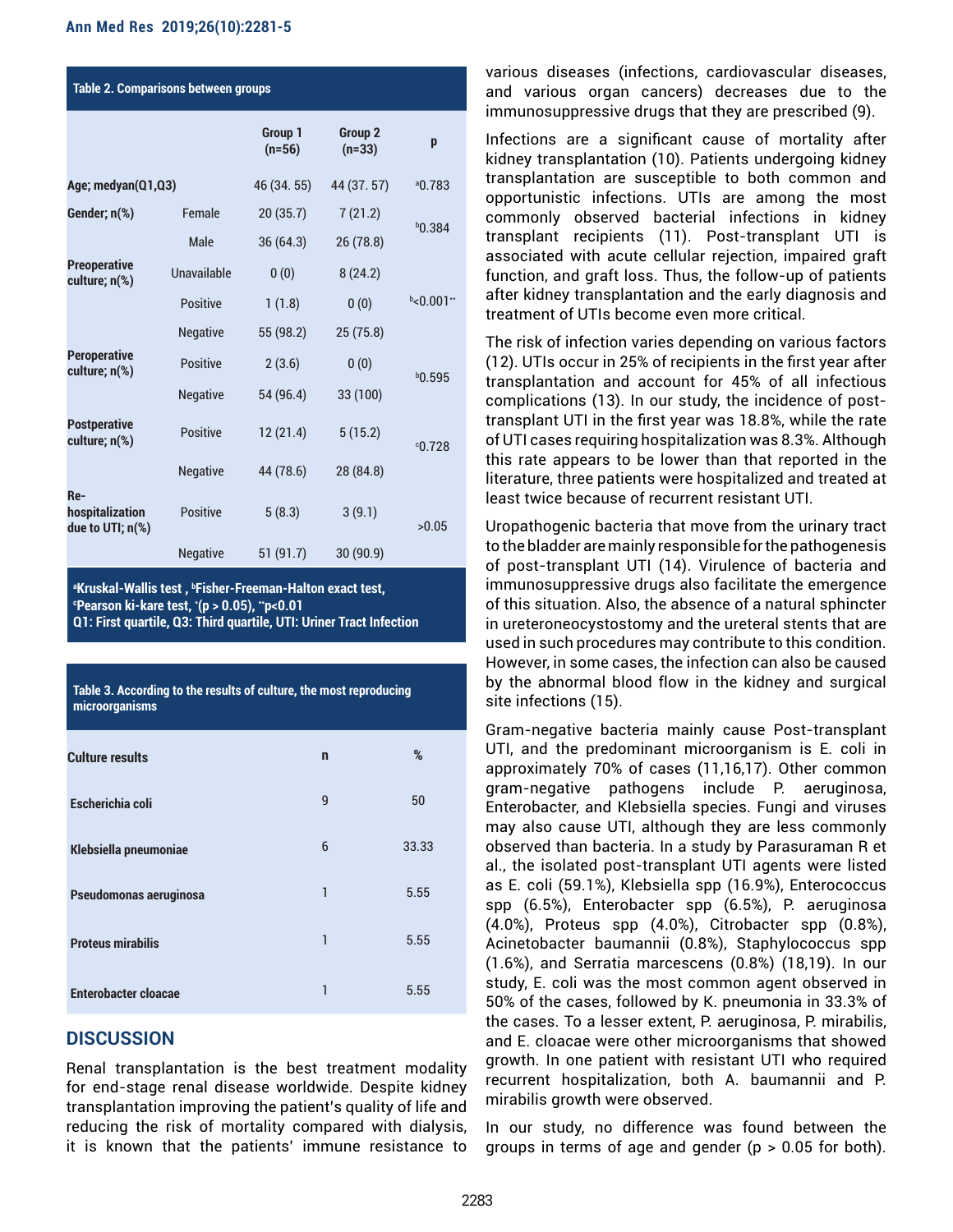There was also no significant difference between the groups in terms of preoperative, perioperative, and postoperative culture results ( $p < 0.001$ ). In the study conducted by Abbott et al., no difference was found between the genders in UTI cases that developed within six months after transplantation (20). Various studies have reported that the rate of UTI is higher in kidneys obtained from deceased donors (21,22). Urine culture and complete urinalysis are tests that can be safely used in the diagnosis of symptomatic UTI (21). However, there are ongoing discussions about the cost-effectiveness of routine culture examination. Nevertheless, urine culture is recommended within the first few months in patients undergoing renal transplantation because of their hypersensitivity to UTI and along with an antibiogram that can help surgeons to provide the most appropriate treatment. In our study, we found no clear benefit of performing routine urine culture examination during surgery.

# **CONCLUSION**

Renal transplantation is the most successful method for the treatment of end-stage renal failure. However, posttransplant UTI continues to be a significant problem in these patients. In our case series, the prevalence of UTI was 18.8% in patients who underwent renal transplantation, and it was found that preoperative micturition and perioperative routine urine culture showed no effect on postoperative UTI.

*Competing interests: The authors declare that they have no competing interest.*

*Financial Disclosure: There are no financial supports.* 

*Ethical approval: This study was approved by the Institutional Ethics Committee and conducted in compliance with the ethical principles according to the Declaration of Helsinki.* 

*Abdulcabbar Kartal ORCID: 0000-0001-7536-3146 Murat Ferhat Ferhatoglu ORCID: 0000-0002-8443-2630 Taner Kivilcim ORCID: 0000-0003-0088-1189 Ali Ilker Filiz ORCID: 0000-0003-2464-9173 Abut Kebudi ORCID: 0000-0003-4626-635X Gursel Yildiz ORCID: 0000-0003-3307-7234 Alp Gurkan ORCID: 0000-0003-3396-1521*

# **REFERENCES**

- 1. Rubin R. Infections in the organ transplant recipient. In: Rubin RH, Young LS, eds. Clinical Approach to Infection in the Compromised Host. 4th edition. New York: Kluwer Academic/ Plenum Publishers; 2002. p. 573-679.
- 2. Valera B, Gentil MA, Cabello V, et al. Epidemiology of urinary infections in renal transplant recipients. Transplant Proc 2006;38:2414-45.
- 3. Abbott KC, Swanson SJ, Richter ER, et al. Late urinary tract infection after renal transplantation in the United States. Am J Kidney Dis 2004;44:353-62.
- 4. Dharnidharka VR, Agodoa LY, Abbott KC. Risk factors

for hospitalization for bacterial or viral infection in renal transplant recipients-an analysis of USRDS data. Am J Transplant 2007;7:653-61.

- 5. Ariza-Heredia EJ, Beam EN, Lesnick TG, et al. Impact of urinary tract infection on allograft function after kidney transplantation. Clin Transplant 2014;28:683- 90.
- 6. Memikoğlu KO, Keven K, Sengül S, et al. Urinary tract infections following renal transplantation: a singlecenter experience. Transplant Proc 2007;39:3131-4.
- 7. The AST infectious disease community of practice, american society of transplantation, infectious disease guidelines for transplantation. Am J Transpl 2009;9:1.
- 8. Fishman JA. Infection in solid-organ transplant recipients. N Engl J Med 2007;357:2601.
- 9. Ojo AO, Port FK, Wolfe RA, et al. Comparative mortality risks of chronic dialysis and deceased transplantation in black end-stage renal disease patients. Am J Kidney Dis 1994;24:59.
- 10. Briggs JD. Causes of death after renal transplantation. Nephrol Dial Transplant 2001;16:1545.
- 11. Ariza-Heredia EJ, Beam EN, Lesnick TG, et al. Urinary tract infections in kidney transplant recipients: role of gender, urologic abnormalities, and antimicrobial prophylaxis. Ann Transplant 2013;18:195.
- 12. The AST infectious disease community of practice, american society of transplantation, infectious disease guidelines for transplantation. Am J Transpl 2009;9:1.
- 13. Alangaden GJ, Thyagarajan R, Gruber SA, et al. Infectious complications after kidney transplantation: current epidemiology and associated risk factors. Clin Transplant 2006;20:401.
- 14. Bien J, Sokolova O, Bozko P. Role of uropathogenic escherichia coli virulence factors in development of urinary tract infection and kidney damage. Int J Nephrol 2012;2012:681473.
- 15. Chuang P, Parikh CR, Langone A. Urinary tract infections after renal transplantation: a retrospective review at two US transplant centers. Clin Transplant 2005;19:230.
- 16. Valera B, Gentil MA, Cabello V, et al. Epidemiology of urinary infections in renal transplant recipients. Transplant Proc 2006;38:2414.
- 17. Senger SS, Arslan H, Azap OK, et al. Urinary tract infections in renal transplant recipients. Transplant Proc 2007;39:1016.
- 18. Parasuraman R, Julian K. AST Infectious diseases community of practice. Urinary tract infections in solid organ transplantation. Am J Transplant 2013;13:327- 36.
- 19. Kaya Ş, Ay N, Alp V, ve ark. Böbrek nakli yapılan hastalarda idrar yolu enfeksiyonları: sıklığı, etkenler ve risk faktörleri. Firat Med J 2015;20:161-4.
- 20. Valera B, Gentil MA, Cabello V, et al. Epidemiology